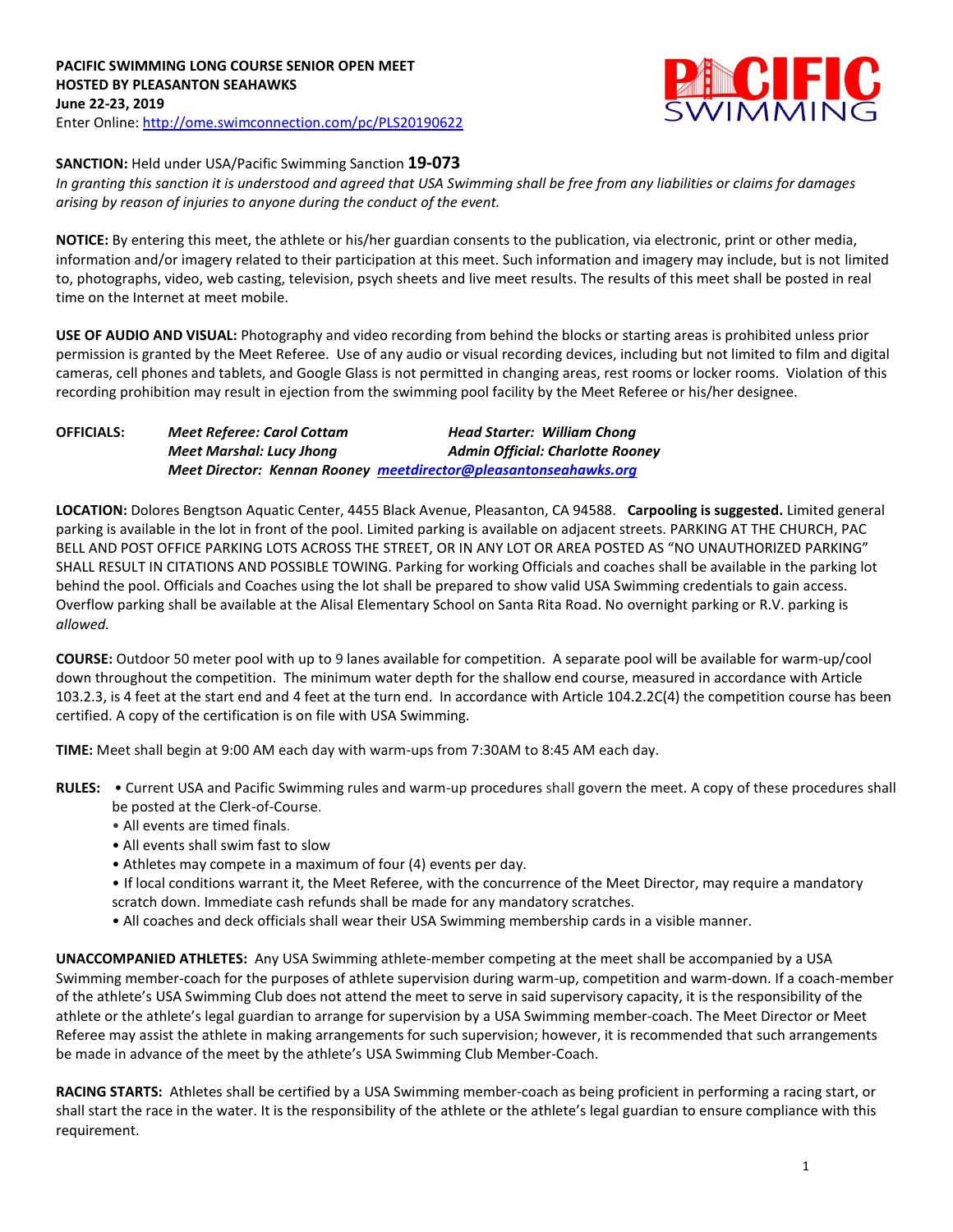**RESTRICTIONS:** • Smoking and the use of other tobacco products is prohibited on the pool deck, in the locker rooms, in spectator seating, on standing areas and in all areas used by athletes, during the meet and during warm-up periods.

- Sale and use of alcoholic beverages is prohibited in all areas of the meet venue.
- No glass containers are allowed in the meet venue.
- Only athletes, coaches, officials, and volunteers shall be allowed on the pool deck.
- Deck Changes are prohibited.

**•** Destructive devices, to include but not limited to, explosive devices and equipment, firearms (open or concealed), blades, knives, mace, stun guns and blunt objects are strictly prohibited in the swimming facility and its surrounding areas. If observed, the Meet Referee or his/her designee may ask that these devices be stored safely away from the public or removed from the facility. Noncompliance may result in the reporting to law enforcement authorities and ejection from the facility. Law enforcement officers (LEO) are exempt per applicable laws.

**•** Operation of a drone, or any other flying apparatus, is prohibited over the venue (pools, athlete/coach areas, spectator areas and open ceiling locker rooms) any time athletes, coaches, officials and/or spectators are present.

**ELIGIBILITY:** • Athletes shall be current members of USA Swimming and shall enter their name and registration number on their entries exactly as they are shown in their USA Swimming Registration. If this is not done, it may be difficult to match the athlete with the registration and times database. The meet host shall check all athlete registrations against the SWIMS database and if not found to be registered, the Meet Director shall accept the registration at the meet (a \$10 surcharge shall be added to the regular registration fee). Duplicate registrations shall be refunded by mail.

• Athletes 13/Over are eligible to enter this meet. There is no proof of time. Entry times should be the athlete's actual time and not the minimum standard.

• Athletes 11 and 12 years of age shall meet the Senior Open time standard as outlined by Pacific Swimming time verification procedures. No refunds shall be given if a time cannot be proven.

- Athletes under the age of 11 years are not eligible to compete.
- Disabled athletes are welcome to attend this meet and should contact the Meet Director or Meet Referee regarding special accommodations.
- No time conversions shall be accepted.
- Entries with "NO TIME" shall be rejected.

**SEEDING:** Event seeding shall be in the following order: conforming long course meters, non-conforming short course yards, and non-conforming short course meters - USA Swimming rules 207.11.7B.

**CHECK-IN:** The meet shall be deck seeded. Athletes shall check-in at the Clerk-of-Course. No event shall be closed more than 30 minutes before the scheduled start of the session. Close of check‐in for all events shall be no more than 60 minutes before the estimated time of the start of the first heat of the event. Athletes who do not check-in shall not be allowed to compete in the event.

**SCRATCH RULE:** Athletes entered in a timed final individual event that is seeded on the deck that have checked in for that event, shall swim in the event unless they notify the clerk of the course before seeding for that event has begun that they wish to scratch. Failure to swim an event shall result in being barred from their next individual event.

**ENTRY FEES:** \$6.50 per individual event plus an \$ 10.00 per athlete participation fee. Entries shall be rejected if payment is not sent at time of request. No late entries shall be accepted. No refunds shall be made, except mandatory scratch downs.

**ONLINE ENTRIES:** To enter online go to **<http://ome.swimconnection.com/pc/PLS20190622>** to receive an immediate entry confirmation this method requires payment by credit card. Swim Connection LLC charges a processing fee for this service, equal to \$1 per athlete plus 5% of the total Entry Fees. Please note that the processing fee is a separate fee from the Entry Fees. If you do not wish to pay the processing fee, enter the meet using a mail entry. **Entering online is a convenience, is completely voluntary, and is in no way required or expected of an athlete by Pacific Swimming.** Online entries shall be accepted through Wednesday, June 12, 2019.

**MAILED OR HAND DELIVERED ENTRIES:** Entries shall be on the attached consolidated entry form. Forms shall be filled out completely and printed clearly with athlete's best time. Entries shall be entered using the current Pacific Swimming procedure: and postmarked by midnight, Monday, June 10, 2019 or hand delivered by 6:30 p.m. Wednesday, June 12, 2019. Requests for confirmation of receipt of entries should include a self-addressed envelope.

**Make check payable to: Pleasanton Seahawks**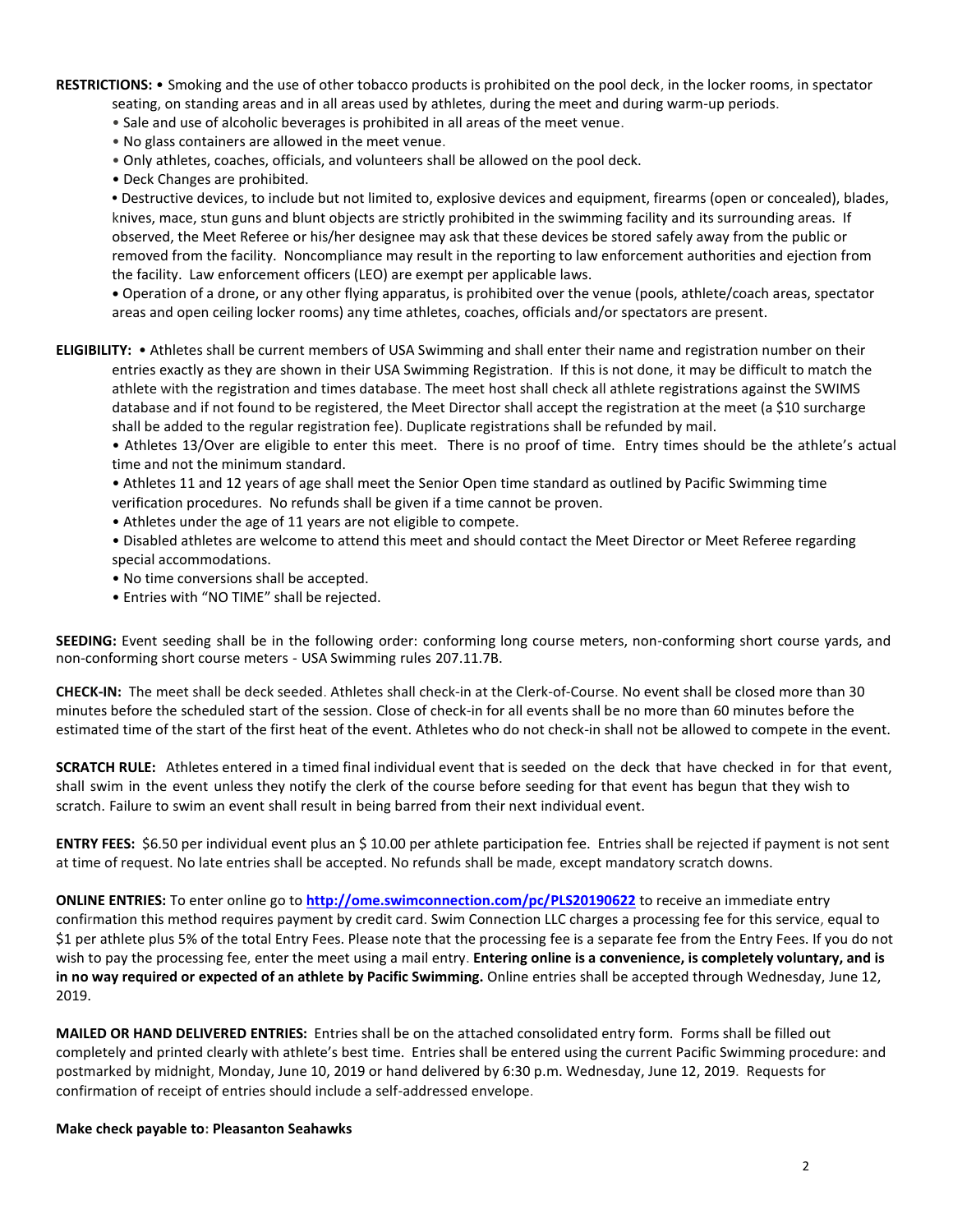## **Mail entries to: Aashima Goel 3021 Summit View Drive San Ramon, CA 94582**

#### **AWARDS:** None.

## **ADMISSION:** Free. **No programs will be for sale.**

**HOSPITALITY:** Lunches will be provided for coaches and working deck officials. There will be a snack bar.

| Saturday, June 22, 2019 |                  |                          |  |  |  |  |  |  |
|-------------------------|------------------|--------------------------|--|--|--|--|--|--|
| <b>EVENT#</b>           | <b>EVENT</b>     |                          |  |  |  |  |  |  |
| 1                       | <b>400 FREE</b>  | $\overline{\phantom{a}}$ |  |  |  |  |  |  |
| 3                       | 200 BACK         | 4                        |  |  |  |  |  |  |
| 5                       | 100 BREAST       | 6                        |  |  |  |  |  |  |
| 7                       | <b>200 FLY</b>   | 8                        |  |  |  |  |  |  |
| 9                       | <b>100 FREE</b>  | 10                       |  |  |  |  |  |  |
| 11                      | 200 I.M.         | 12                       |  |  |  |  |  |  |
| 13                      | <b>1500 FREE</b> | 14                       |  |  |  |  |  |  |

#### **ORDER OF EVENTS**

| Saturday, June 22, 2019 |                  |               |  | <b>Sunday, June 23, 2019</b> |                 |               |  |  |  |
|-------------------------|------------------|---------------|--|------------------------------|-----------------|---------------|--|--|--|
| <b>EVENT#</b>           | <b>EVENT</b>     | <b>EVENT#</b> |  | <b>EVENT#</b>                | <b>EVENT</b>    | <b>EVENT#</b> |  |  |  |
| 1                       | <b>400 FREE</b>  | 2             |  | 15                           | 400 I.M.        | 16            |  |  |  |
| 3                       | 200 BACK         | 4             |  | 17                           | <b>200 FREE</b> | 18            |  |  |  |
| 5                       | 100 BREAST       | 6             |  | 19                           | <b>100 FLY</b>  | 20            |  |  |  |
| 7                       | <b>200 FLY</b>   | 8             |  | 21                           | 50 FREE         | 22            |  |  |  |
| 9                       | <b>100 FREE</b>  | 10            |  | 23                           | 200 BREAST      | 24            |  |  |  |
| 11                      | 200 I.M.         | 12            |  | 25                           | 100 BACK        | 26            |  |  |  |
| 13                      | <b>1500 FREE</b> | 14            |  | 27                           | <b>800 FREE</b> | 28            |  |  |  |

Events 13-14 and 27-28 will be swum fastest to slowest alternating women and men There will be a 10 minute break before the start of these events

Athlete competing in the 1500 and/or 800 Freestyles must provide their own timers and lap counters.

Time standards may be found at:<http://www.pacswim.org/swim-meet-times/standards>